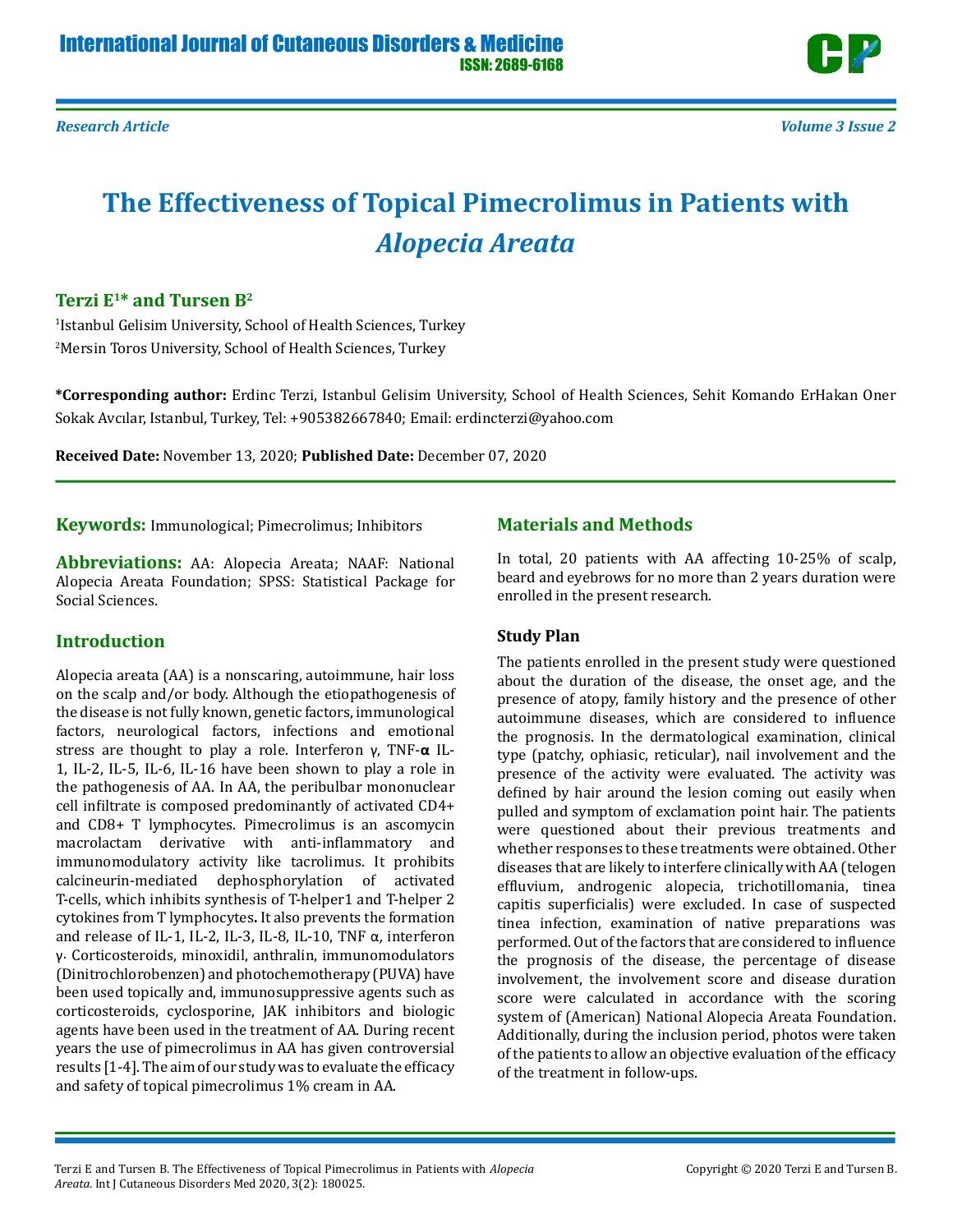#### **Treatment Protocols and Evaluation of Patients**

Topical 1% pimecrolimus cream was applied twice daily for 6 months. The cases were checked once every month and the width of the alopecic focus was measured with the scoring system of (American) National Alopecia Areata Foundation [5]

Scoring the hair regrowth:

Score 1: no hair regrowth or worse

Score 2: vellus-type hair growth

Score 3: non-pigmented terminal hair growth.

Score 4: the presence of pigmented terminal hair

Score 5: mixed-type hair growth (the association of vellus and terminal hair)

In evaluation of the percentage recovery in alopecic plaques, existing percentage hair loss was taken as the base value. For example, when the patient was referred with a percentage hair loss of 75% at the beginning of the treatment and when the size of the alopecic plaque was 50% at the end of the treatment, then percentage recovery =  $(75-50/75 = 0.33 =$ 33%) (Olsen et al 2004). While calculating the percentage recovery, the presence of pigmented terminal hair only was taken as the base. Vellus-type hair growth was recorded but not used in the calculation of percentage recovery. After the percentage recovery was calculated, the scoring was performed as follows [5].

- Percentage of recovery score:
- Score  $0 = no$  change or further loss
- Score  $1 = 25\%$  regrowth

Score  $2 = 25 - 49\%$  regrowth

Score  $3 = 50 - 74\%$  regrowth

- Score  $4 = 75-99\%$  regrowth
- Score 5 = 100% regrowth

During the examinations, the presence of alopecic areas was also evaluated and recorded. Possible side effects were taken into consideration and recorded. Side effects such as erythema and burning were evaluated for treatment with pimecrolimus 1%.

#### **Statistical Analysis**

The Statistical Package for Social Sciences (SPSS Inc, Chicago, IL, USA) 13.0 for Windows was used for the data analysis. Descriptive statistics were expressed as mean **±** standard deviation and %. Student t-test was used to compare parametric values and c2 test to evaluate the non-parametric values.

#### **Results**

A total of 20 patients with AA were enrolled in the our study. Of these, 11 patients were male and 9 patients were female and the female to male ratio was 1:1.22. The ages of the patients ranged from 6 to 50 years and the mean age was

 $25.9 \pm 7.23$  years. The duration of the disease was  $11.5 \pm 2.48$ months. Complete improvement was observed in one (5%) of 20 patients, moderate improvement in 1 (5%) and mild improvement in 3 (15%). Fifteen patients (75%) did not response to the treatment. No adverse effects were observed in the cases.

#### **Discussion**

Pimecrolimus cream is an approved product for the treatment of atopic dermatitis, and is used in numerous dermatological diseases today [6,7]. Because of its effects on the immune system, the efficacy of pimecrolimus is being tested for the treatment of AA which is a disease of autoimmune origin. There are only two study in the literature investigating the use and efficacy of pimecrolimus in the treatment of AA [3,4]. Rigopoulos et al. evaluated the efficacy and tolerability of pimecrolimus in patchy AA patients with 10–25% of involvement of the scalp. In that study, pimecrolimus cream 1% was applied to one alopecic plaque of patients and panthenol cream was used as placebo in another plaque. At the end of the 24-week treatment, an acceptable result was obtained only in 2 of 15 patients. They emphasized that pimecrolimus cream 1% was not superior to placebo in the treatment of AA Ucak, et al. suggest that topical pimecrolimus treatment is as effective as topical corticosteroids and is superior to topical corticosteroids in terms of side effects in the treatment of AA. In that study, they reported an acceptable recovery rate (>50% recovery) of 53.7% in patients who were treated with pimecrolimus cream at the end of the 12-week treatment period and found the treatment with pimecrolimus cream 1% to be effective. In our study, no response was obtained in 15 patients who received topical 1% pimecrolimus treatment twice daily for 6 months. Complete improvement was observed in 1 patient, moderate improvement in one patient and mild improvement in 2 patients. This improvement is thought to be spontaneous in 5 patients. Topical 1% pimecrolimus treatment was ineffective in patients with alopecia. For this reason, it is thought that it should not be considered as a treatment option in alopecia areata cases that do not respond to topical treatments.

#### **Funding:** none

**Conflicts of Interest:** The authors have no disclosures.

#### **References**

- 1. Terzi E (2016) A case of Alopecia Areata whose Respond to Topical 1% Pimecrolimus Treatment. J Contemp Med 6: 218-220.
- 2. [Wassermann D, Guzman-Sanchez DA, Scott K, McMichael](https://pubmed.ncbi.nlm.nih.gov/17269961/)